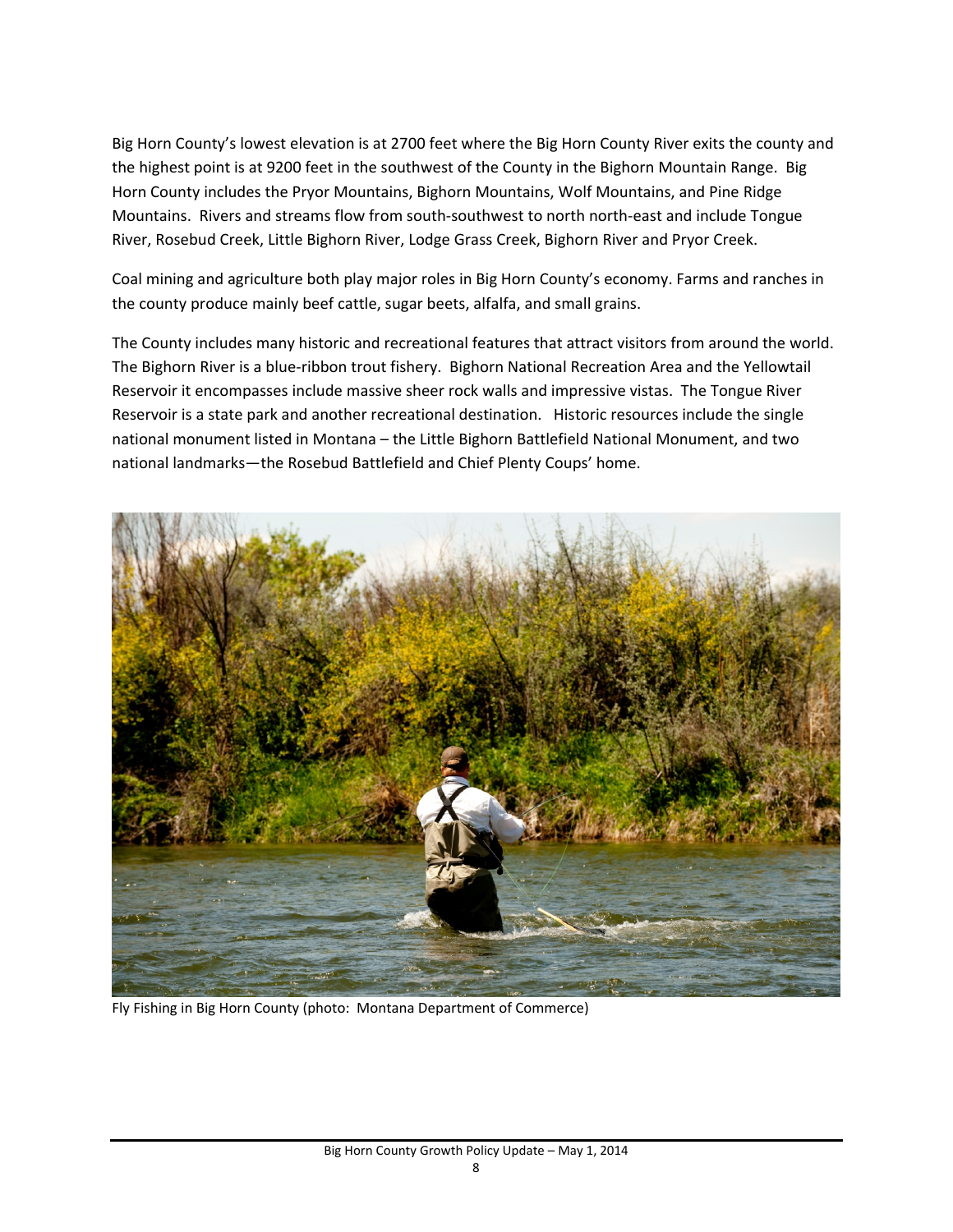## **Table 1:** Key Dates in Big Horn County History

| 1450- | Crow "Children of the Large Beaked Bird"                                                                                                | 1913 | Big Horn County formed from Yellowstone and<br><b>Rosebud Counties</b>   |
|-------|-----------------------------------------------------------------------------------------------------------------------------------------|------|--------------------------------------------------------------------------|
| 1700  | arrive in area of Big Horn County                                                                                                       |      |                                                                          |
| 1800  | Crow Tribe population estimated at 8,000                                                                                                | 1920 | St. Xavier town has a bank, grocery store,<br>theater, two pool halls    |
| 1825  | Rocky Mountain Fur Company expedition<br>travels along the Big Horn River                                                               | 1921 | Seven oil wells on Soap Creek Dome                                       |
| 1848  | Chief Plenty Coups born, becomes a chief at<br>age 25 and by the time of his death, has<br>become recognized internationally.           | 1928 | Hardin gas field discovered                                              |
| 1864  | Montana declared a territory and divided into<br>eight counties                                                                         | 1929 | Bank in St. Xavier shuts down                                            |
| 1866  | Pryor Creek Battle - Crow defeat Sioux who<br>had come to annihilate the Crow                                                           | 1932 | Chief Plenty Coups dies at his home near Pryor                           |
| 1866  | Fort Smith erected as a post along the<br><b>Bozeman Trail</b>                                                                          | 1937 | Sugar Beet Factory north of Hardin<br>constructed                        |
| 1868  | Fort Laramie Treaty of 1868 - established the<br>boundaries of the Crow Indian Reservation<br>which were revised in 1882, 1891 and 1904 | 1939 | Tongue River Dam completed                                               |
| 1870  | Crow Tribe population estimated at 2,000                                                                                                | 1942 | Bentonite mine started west of Wyola but<br>closes within a decade       |
| 1876  | Battle of the Little Big Horn                                                                                                           | 1961 | Construction begins on Yellowtail Dam                                    |
| 1884  | Northern Cheyenne Indian Reservation<br>established, boundaries revised in 1900                                                         | 1966 | Yellowtail Dam and After Bay Dam are<br>completed                        |
| 1887  | Catholic Mission founded at St. Xavier                                                                                                  | 1966 | Big Horn Canyon National Recreation Area<br>created by Order of Congress |
| 1893  | Decker Post Office established                                                                                                          | 1971 | Sugar Beet Factor north of Hardin shuts down                             |
| 1894  | Railroad line is completed from Wyoming<br>border to Huntley, MT across Big Horn County                                                 | 1974 | Westmoreland Resources begins mining in<br>Sarpy Creek area              |
| 1907  | Town of Hardin surveyed                                                                                                                 | 1978 | Decker coal - largest strip mining operation in<br>the US at the time    |
| 1907  | Town of Hardin established                                                                                                              | 1980 | Spring Creek Coal mine begins operations                                 |
| 1910  | Wyola established as a railroad station stop                                                                                            | 2009 | More than 900 Coal bed methane wells in<br>southeastern Big Horn County  |



Little BigHorn National Battlefield National Monument (photo: Montana Department of Commerce)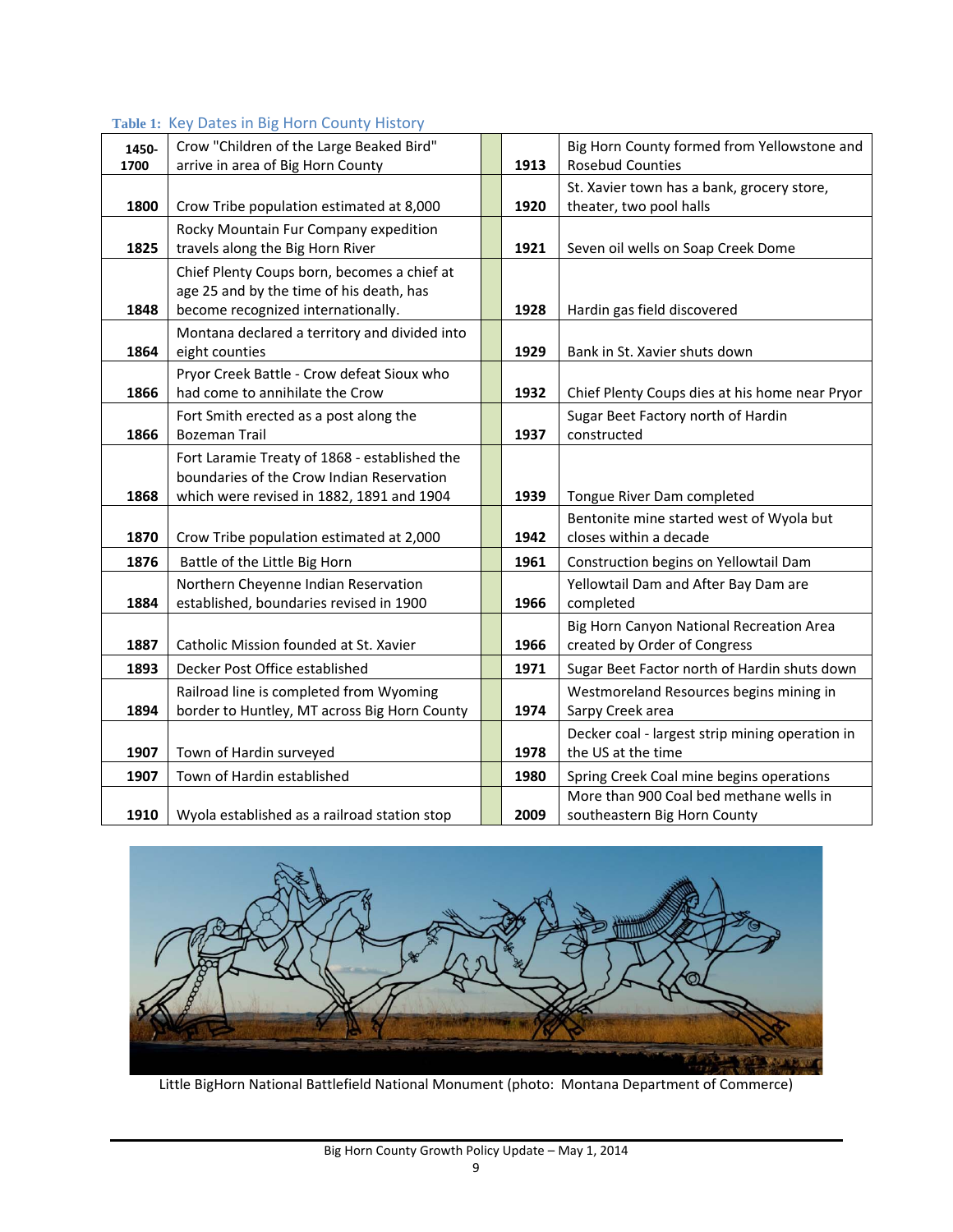# **3. TRENDS AND ISSUES**

### **3.1 DEVELOPMENTS AND TRENDS 2002‐2012**

The previous growth policy was adopted in 2002. At that time, the biggest change on the horizon was the potential for coalbed methane development in the southeast corner of the county. The county's population was projected to increase to approximately 15,600 by 2025. Housing, adequate infrastructure (water and sewer), and poverty were serious issues. There was need for improved coordination among the various jurisdictions, including the municipalities, Crow Indian Reservation, Northern Cheyenne Indian Reservation, Bureau of Indian Affairs and Big Horn County.

Change has occurred, but not quite as anticipated. Since 2002, **coal bed methane** development boomed with approximately 1500 wells drilled, 900 of which were producing by 2008. By 2012, declining commodity prices and high production costs caused all but about 300 wells to be shut down.

By 2013, **population** projections had backed off substantially. Actual population increase for the county between 2000 and 2010 was 1.5%, compared to a projected increase in the 2002 Growth Policy of 7.6%. The basis for the projections for the 2002 Growth Policy and the 2013 Growth Policy is fundamentally the same – projections provided by the state of Montana. In 2013, the population projection for the year 2025 was 12,454, several hundred less than the 15,600 estimated in the 2002 Growth Policy. The 2010 census population for the county was 12,925. Population has shifted within the county—Lodge Grass population declined by 16% between 2000‐2010; many of those persons moved to Hardin. At the same time there were also people leaving the county entirely, believed by many to have moved to Billings and elsewhere.

Some things have continued to progress along a fairly solid trend line. In 2002, the county's Native American Indian population was a growing proportion of total population, and the county had a much **younger population** than most of Montana. The proportion of Native American Indian population to the total population has increased by 4% on average over each of the past two decades and in 2010 comprised 64% of total county population. In 2010 approximately 36% of the total

#### **KEY CHANGES/TRENDS SINCE 2002**

- **Coal bed methane** development came and went
- **Coal production** strong and #1 in state, more production possible
- **Population** growth slowed
- Youthful population **36% under age 20 –** and **drop-out rates** are high
- # of **seniors** over age 64 increased by 20%
- **Housing needs** still a major issue
- **Infrastructure improvements** made
- Significant **infrastructure needs**  remain
- **High labor earnings** but many people unemployed
- **Poverty** remains an issue
- Still **need jurisdictional coordination**
- **Truck and rail traffic increases**
- Local **bus service** begun in 2011
- **Agriculture product** value increase
- **Tourism** strong, more potential
- A few **gravel operations** have created issues for residences
- **Crow Water Rights** Settlement finalized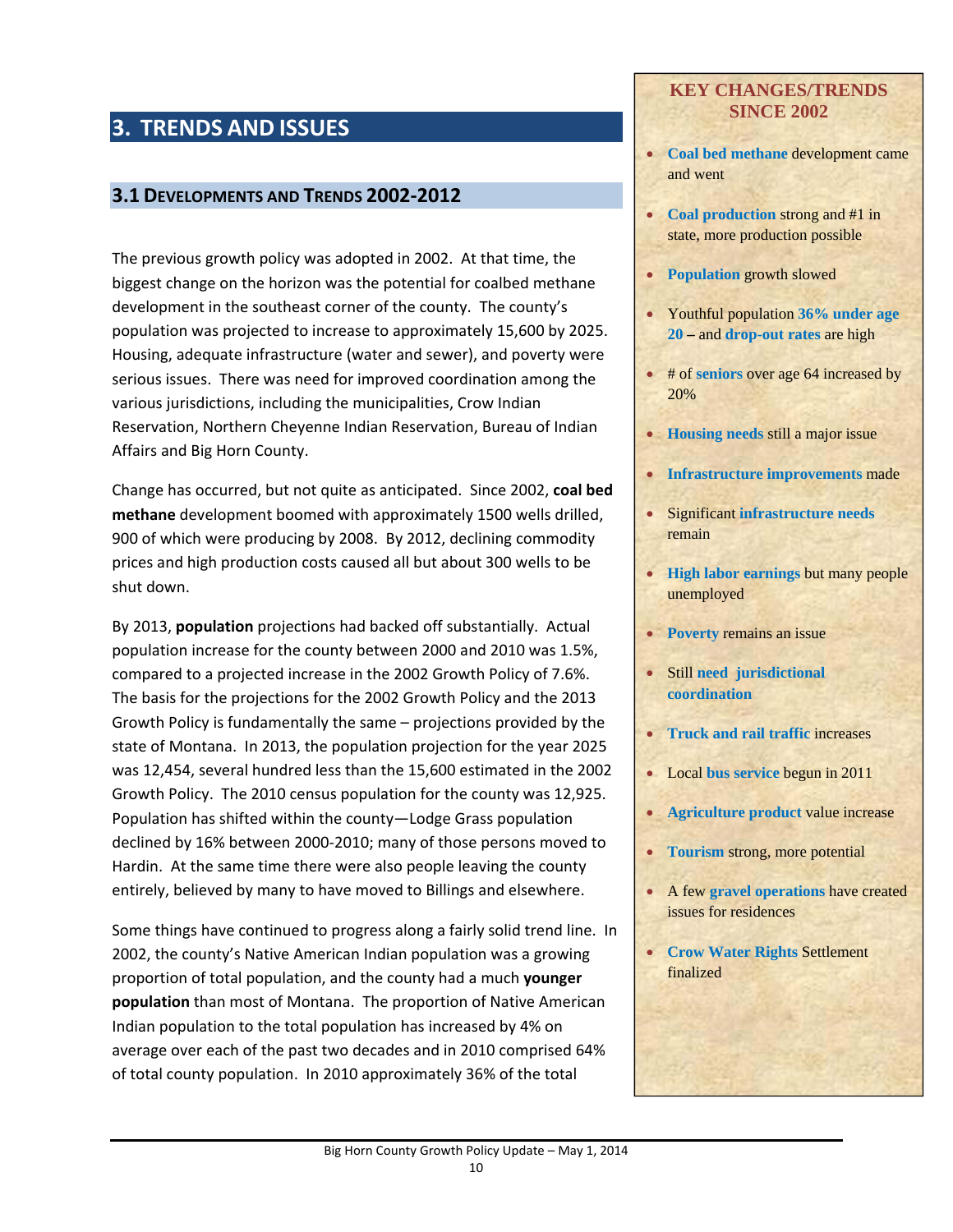population was less than 20 years of age. Unfortunately, Big Horn County has one of the highest school **drop‐out rates** in Montana.

Number of **seniors** is increasing. There were 200 more persons 65 years or older in 2010 than there were in 2000, an increase of approximately 20%.

**Housing** quantity and quality remain issues in the county. In 2005, the most recent year that the state conducted a housing condition study, nearly half (48%) of all the housing units in the county were in "fair" condition ‐‐ usable but needing much repair. Another 7% were "poor" condition ‐‐ "undesirable and barely usable." An additional 5% were in "very poor" or "unsound" condition -- "structurally unsound and practically unfit for use." Approximately 60% of the county's housing was in fair or worse condition.

Big Horn County does not operate or manage any water or sewer systems, nor did it in 2000, but the county continues to support and encourage efforts to improve these systems in the municipalities and on the Indian Reservations. Support from the county includes grant‐writing and some limited funding assistance for **infrastructure**. The systems have seen significant improvements overall – new systems in Crow Agency and Fort Smith, for example. Aging systems in Hardin, Lodge Grass, and other locations are still needed despite upgrades and changes over the last decade.

**Poverty** remains an issue. Although labor earnings are higher in Big Horn County than the average for the state of Montana, many people do not have paying jobs. The unemployment rates were high in 2000 and still high today. The unemployment rate in 2011 was 12%, 3‐4% higher than in 2000 and nearly twice as high as the rest of the state.

There is still room for improvement for **coordination among jurisdictions**. Law enforcement coverage has improved somewhat, but is still an issue, particularly on the Crow Indian Reservation with a patchwork of ownership and jurisdictional questions. The patchwork ownership also creates issues for land use regulation. Although county subdivision regulations generally apply to parcels that are recorded in the county court house, the regulations do not apply to tribal lands or parcels that are not recorded. Consequently, unless the county and tribal governments adopt similar land use policies, it is entirely possible that restrictions apply on one parcel, but not to the adjoining parcel.

Development has occurred in Hardin (such as the annexation around Watson Drive) that affects or could affect irrigation outside of the city-county planning area.

**Gravel pits** have been developed next to residential areas in the county, affecting public health and safety and reducing residential property values. The location of sand and gravel resources is similar to the location of residential development in the county—along rivers. The gravel operations can be noisy, dusty, and trucks hauling the gravel impact local roads with dust and increased wear and tear.

**Rail traffic** has increased in the county with increased coal shipments. **Highway traffic**, including heavy semi-trucks and coal trucks, has also increased. Locals believe that people travelling to and from jobs in